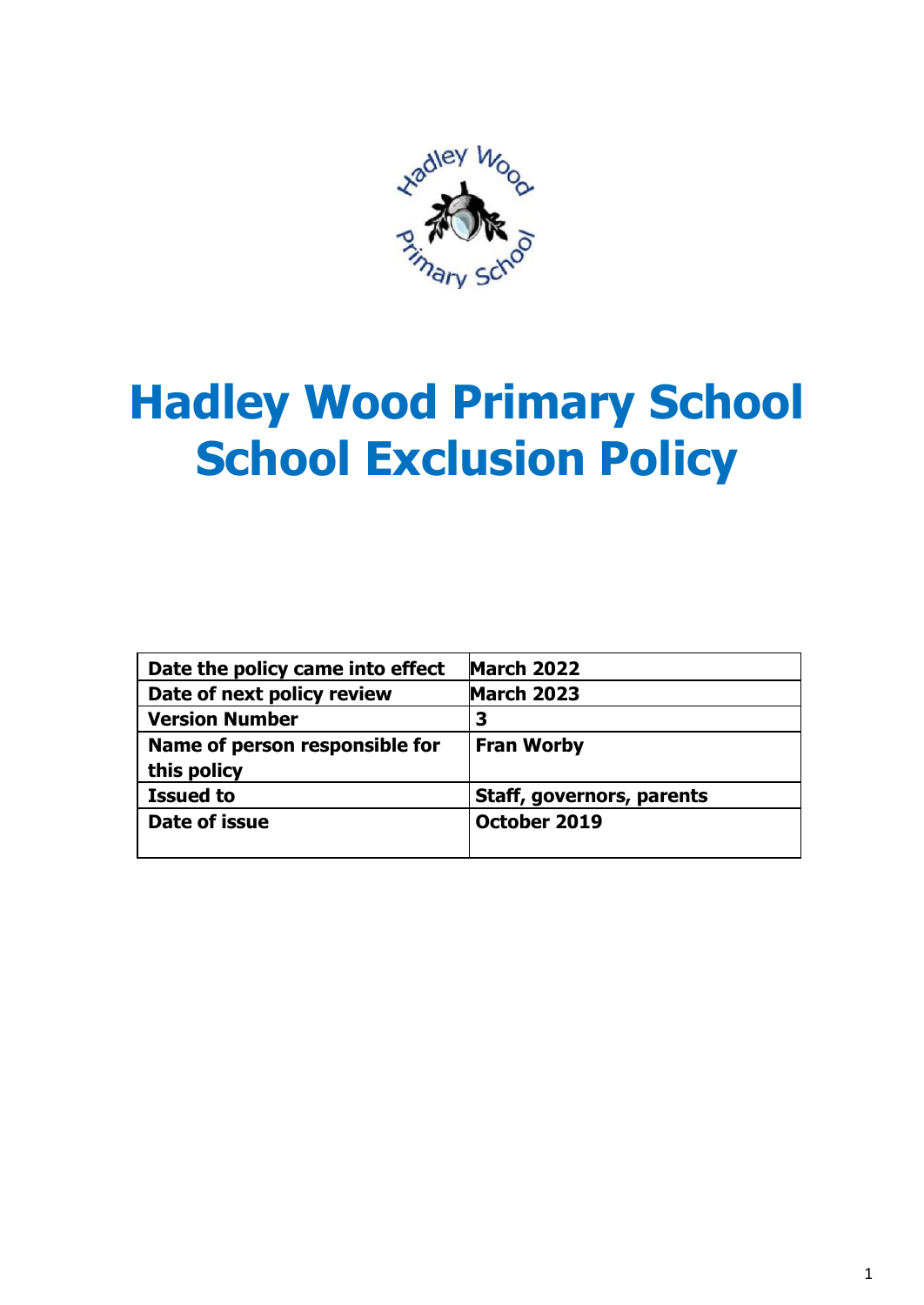# **Contents**

Statement of intent

- 1. Legal framework
- 2. Roles and responsibilities
- 3. Grounds for exclusion
- 4. The Headteacher's power to exclude
- 5. Factors to consider when excluding a pupil
- 6. Duty to inform parents
- 7. Duty to inform the governing board and LA
- 8. Arranging education for excluded pupils
- 9. Considering exclusions
- 10. Reaching a decision
- 11. Notification of considered exclusions
- 12. Removing permanently excluded pupils from the school register
- 13. Independent review panel
- 14. Appointing a SEND expert
- 15. The role of a SEND expert
- 16. Appointing a clerk
- 17. The role of the clerk

18. The duties of the independent review panel members in the conduct of an independent review panel

- 19. Reconsidering reinstatement following a review
- 20. Criminal investigations
- 21. Training requirements

#### Appendix

a) Reviewing the Headteacher's Exclusion Decision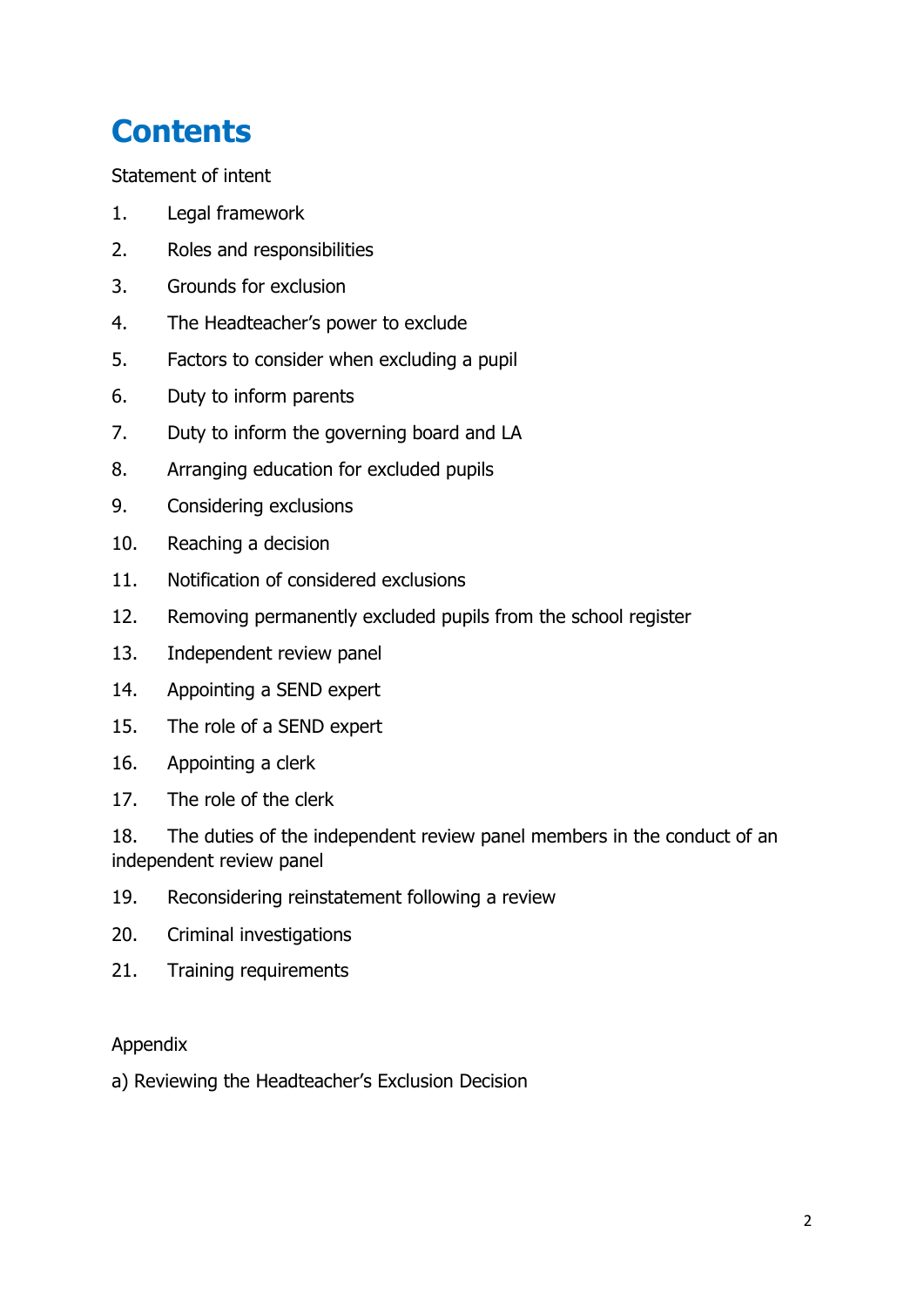## **Statement of intent**

At Hadley Wood Primary School, we understand that good behaviour and discipline is essential for promoting a high quality education.

Amongst other disciplinary sanctions, the school recognises that exclusion of pupils may be necessary where there has been a serious breach, or consistent breaches, of the school's Behaviour Policy. Excluding a pupil may also be required in instances where allowing the pupil to remain in school would be damaging to the education and welfare of themselves or others; in all cases, excluding pupils should only be used as a means of last resort.

The school has created this policy to clearly define the legal responsibilities of the Headteacher, Governing Body and LA when responding to pupil exclusions, to ensure that they are dealt with both fairly and lawfully, and in line with DfE statutory guidance.

This policy also aims to secure a pupil's right to an education despite having been excluded, by ensuring that appropriate arrangements are in place.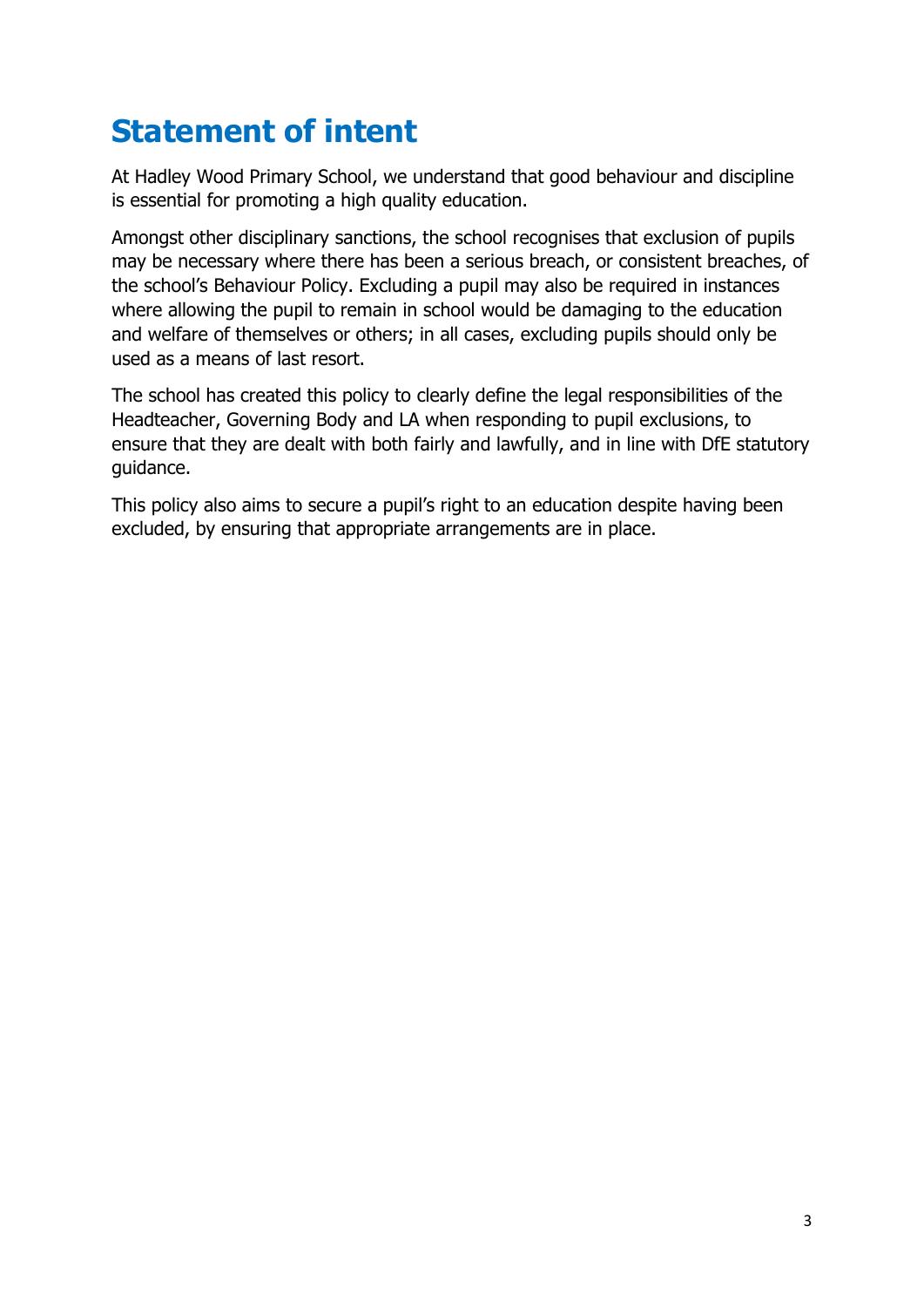# **1. Legal framework**

1.1. This policy has due regard to the related statutory legislation including, but not limited to, the following:

- The Education Act 2002
- The School Discipline (Pupil Exclusions and Reviews) (England) Regulations 2012
- The Education and Inspections Act 2006
- The Education Act 1996
- The Education (Provision of Full-Time Education for Excluded Pupils) (England) Regulations 2007
- The European Convention on Human Rights (ECHR)
- The Equality Act 2010

1.2. This policy also has due regard to statutory and non-statutory guidance, including, but not limited to, the following:

- DfE (2017) 'Exclusion from maintained schools, academies and pupil referral units in England'
- DfE (2016) 'Behaviour and discipline in schools'
- DfE (2015) 'Special educational needs and disability code of practice: 0 to 25 years'
- DfE (2018) 'Mental health and behaviour in schools'

1.3. This policy will be implemented in conjunction with the following school policies and procedures:

- Behaviour Policy
- Anti-Bullying Policy
- SEND and Inclusion Policy
- Equalities Policy
- Child Protection Policy and Procedures

#### **2. Roles and responsibilities**

- 2.1. The LA is responsible for:
	- Having due regard to the relevant statutory guidance when carrying out its duties in relation to the education of LAC
	- Arranging suitable full-time education for any pupil of compulsory school age excluded permanently, in coordination with the school
	- Reviewing and reassessing pupils' needs in consultation with their parents where they have an EHC plan and are excluded permanently, with a view to identifying a new placement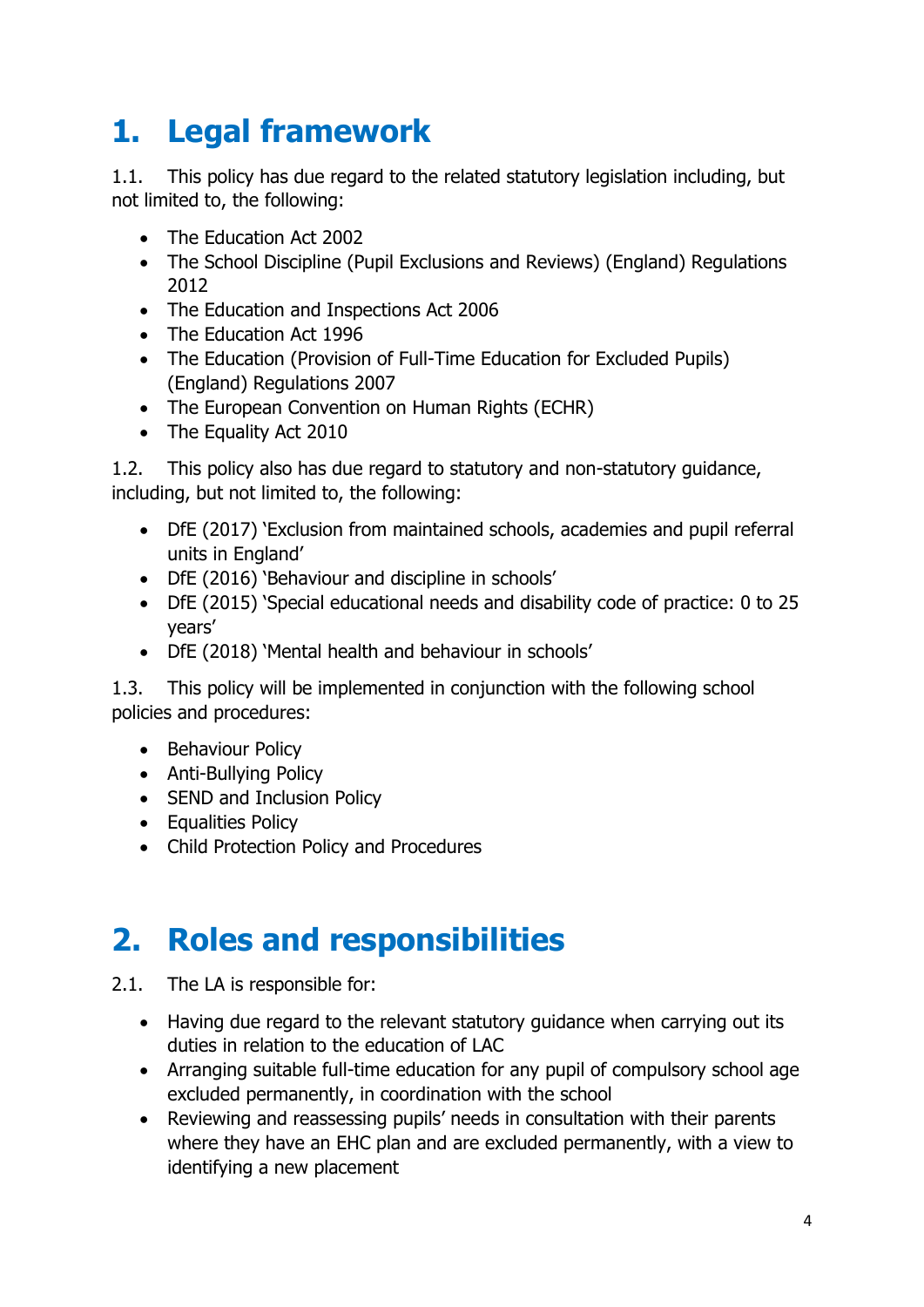- Arranging for an independent review panel hearing to review the decision of the Governing Body not to reinstate a permanently excluded pupil where required
- Arranging the hearing without delay at a time, date and venue convenient for all parties
- Ensuring the independent review panel consists of three or five members as appropriate, which represent the required categories
- [This is not statutory. Where not appointed, the responsibilities should be assumed by the LA.] Appointing a clerk to provide advice to the panel and parties to the review on procedure, law and statutory guidance on exclusions
- Ensuring all panel members and the clerk have received training within the two years prior to the date of the review
- If requested by parents, appointing a SEND expert to attend the panel and covering the associated costs of this appointment
- 2.2. The Governing Body is responsible for:
	- Providing information to the Secretary of State and LA about any exclusions within the last 12 months
	- Arranging suitable full-time education for any pupil of compulsory school age excluded on a fixed-term basis
	- Considering parents' representations about exclusions within 15 school days of receiving notice if the appropriate requirements are met
	- Where an exclusion would result in a pupil missing a public examination or test, considering the exclusion before this date
	- Considering whether it would be appropriate for a pupil to be permitted onto the school premises to sit the public examination or test
	- Arranging the representation meeting at a time and date convenient to all parties, but in compliance with the statutory time limits
	- Adhering to its responsibilities to consider the reinstatement of pupils
	- Considering the interests and circumstances of the excluded pupil, including the circumstances in which they were excluded, and have due regard to the interests of others at the school
	- Using the civil standard of proof (based on the 'balance of probabilities', it is more than likely that the fact is true) when establishing the facts relating to an exclusion
	- Ensuring clear minutes are taken of the representation meeting
	- Noting the outcome of the representation meeting on the pupil's education record, along with copies of relevant papers for future reference
	- Notifying the pupil's parents, the Headteacher and LA of its decision and the reasons for it, without delay
	- Where appropriate, informing parents of where to apply for an independent review panel
	- Informing parents of relevant sources of information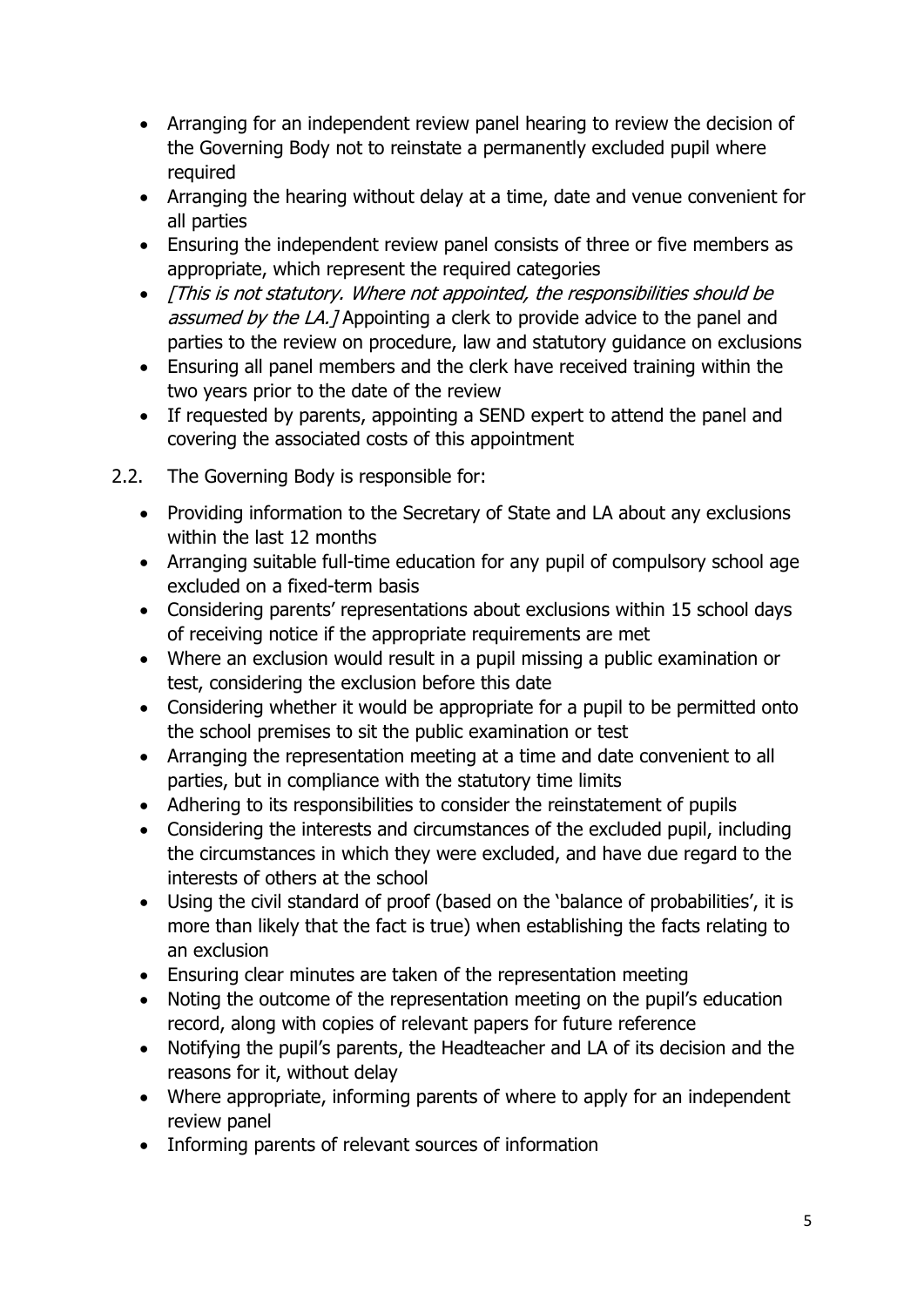- Ensuring a pupil's name is removed from the school admissions register, where appropriate
- Reconvening within 10 school days to reconsider reinstatement of a pupil where directed to do so by the exclusions review panel

2.3. [This is not statutory. Where not appointed, the responsibilities should be assumed by the LA.] The clerk to the exclusions review panel is responsible for:

- Making reasonable efforts to inform the appropriate individuals that they are entitled to:
	- Make written representations to the panel
	- Attend the hearing and make oral representations to the panel
	- Be represented
- Making reasonable efforts to circulate copies of relevant papers at least five school days before the review to all parties
- Giving all parties details of those attending and their role, once the position is clear
- Attending the review and ensuring that minutes are produced in accordance with instructions from the panel
- 2.4. The Headteacher is responsible for:
	- Implementing good levels of discipline to ensure all pupils can benefit from the opportunities provided by education and to minimise potential exclusions
	- Applying the civil standard of proof when establishing the facts in relation to an exclusion
	- Complying with their statutory duties in relation to pupils with SEND when administering the exclusion process, as outlined in the school's SEND and Inclusion Policy
	- Considering any contributing factors that are identified after an incident of poor behaviour has occurred, e.g. if a pupil has suffered bereavement, bullying or has a mental health issue
	- Considering the use of a multi-agency assessment for a pupil who demonstrates persistent disruptive behaviour
	- Reviewing the effectiveness of exclusions as a sanction, e.g. if a pupil has received multiple exclusions or is approaching the legal limit for exclusions in an academic year
	- Considering what extra support may be needed to identify and address the needs of individual pupils, particularly those with SEND, eligible for FSM, LAC and those from certain ethnic groups
	- Engaging effectively with parents in supporting the behaviour of pupils with additional needs
	- Determining whether a pupil will be excluded on disciplinary grounds.
	- Withdrawing any exclusions that have not been reviewed by the Governing Body, where appropriate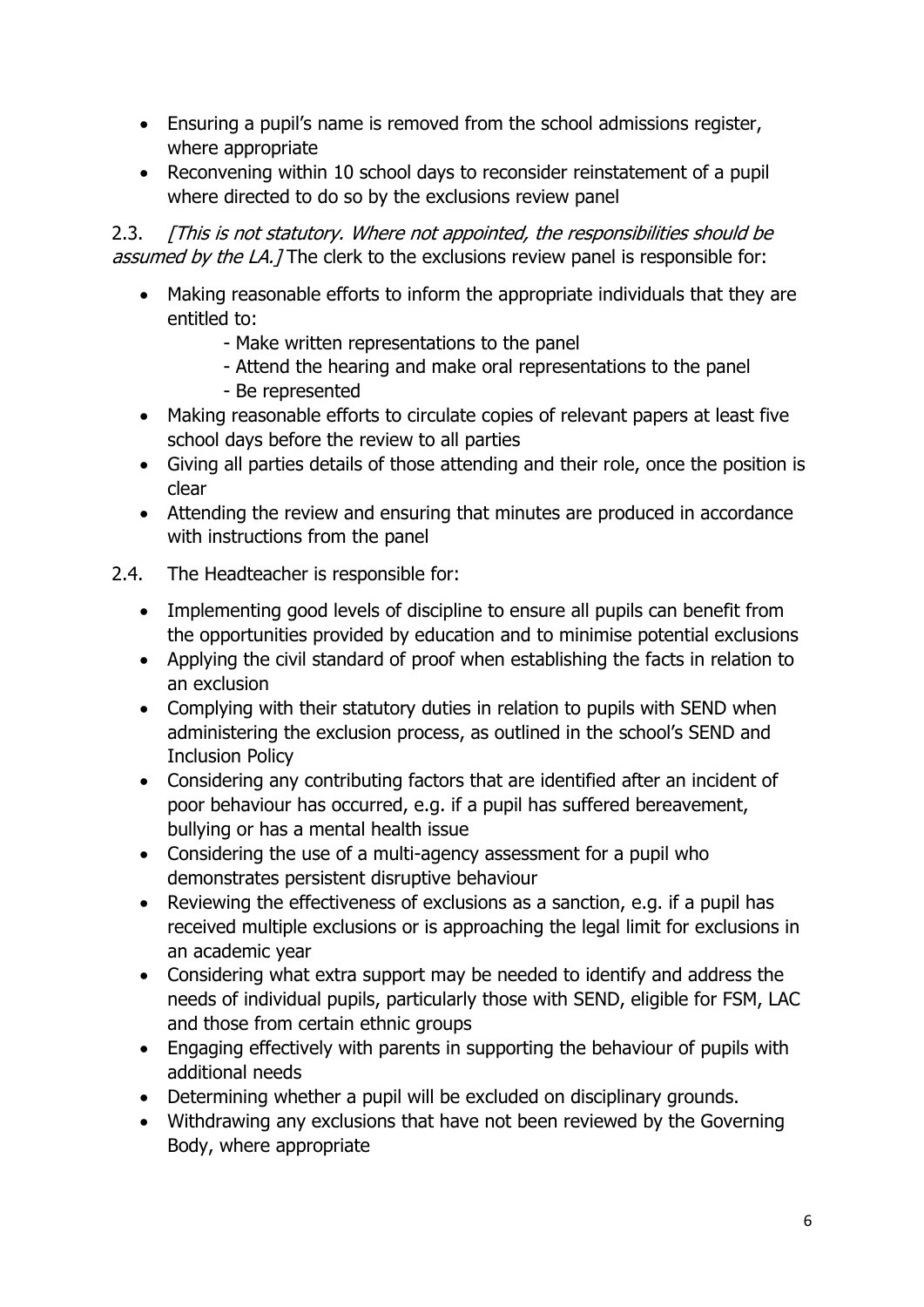- Ensuring any decision to exclude is lawful, rational, reasonable, fair and proportionate
- Complying with the requirements of the Equality Act 2010 when deciding whether to exclude a pupil
- Ensuring they have considered their legal duty of care when sending a pupil home following an exclusion
- Making the decision to exclude based on the evidence available at the time, regardless of any police investigation and/or criminal proceedings
- Notifying a pupil's parents without delay where the decision is taken to exclude the pupil, including the days on which the parents must ensure the pupil is not present in a public place at any time during school hours, as well as any other necessary information statutorily required
- Ensuring that all information provided to parents is clear and easily understood
- Notifying the Governing Body and LA of their decision to exclude a pupil where appropriate, as well as the pupil's home authority if required
- Notifying the Governing Body once per term of any exclusions not already notified
- Organising suitable work for excluded pupils where alternative provision cannot be arranged

# **3. Grounds for exclusion**

3.1. The school will only exclude a pupil where it is absolutely necessary, and where all other possible disciplinary sanctions, as detailed in the school's Behaviour Policy, have failed to be successful.

3.2. The following examples of behaviour may underline the school's decision to exclude a pupil:

- Any incident which poses a risk to other pupils or members of staff, e.g. bringing a weapon onto the premises
- Any incidents which breach the law
- Persistent and severe bullying
- Verbal and physical abuse
- Constant disruption
- A single, serious and major incident, e.g. serious assault on another individual leading to injury

3.3. Pupils can be excluded on a fixed-period basis, i.e. up to 45 school days within a year, or permanently. Similarly, pupils can be permanently excluded following a fixed-period exclusion, where further evidence is presented.

3.4. In all cases, the Headteacher will decide which exclusion period a pupil will be subject to, depending on what the circumstances warrant.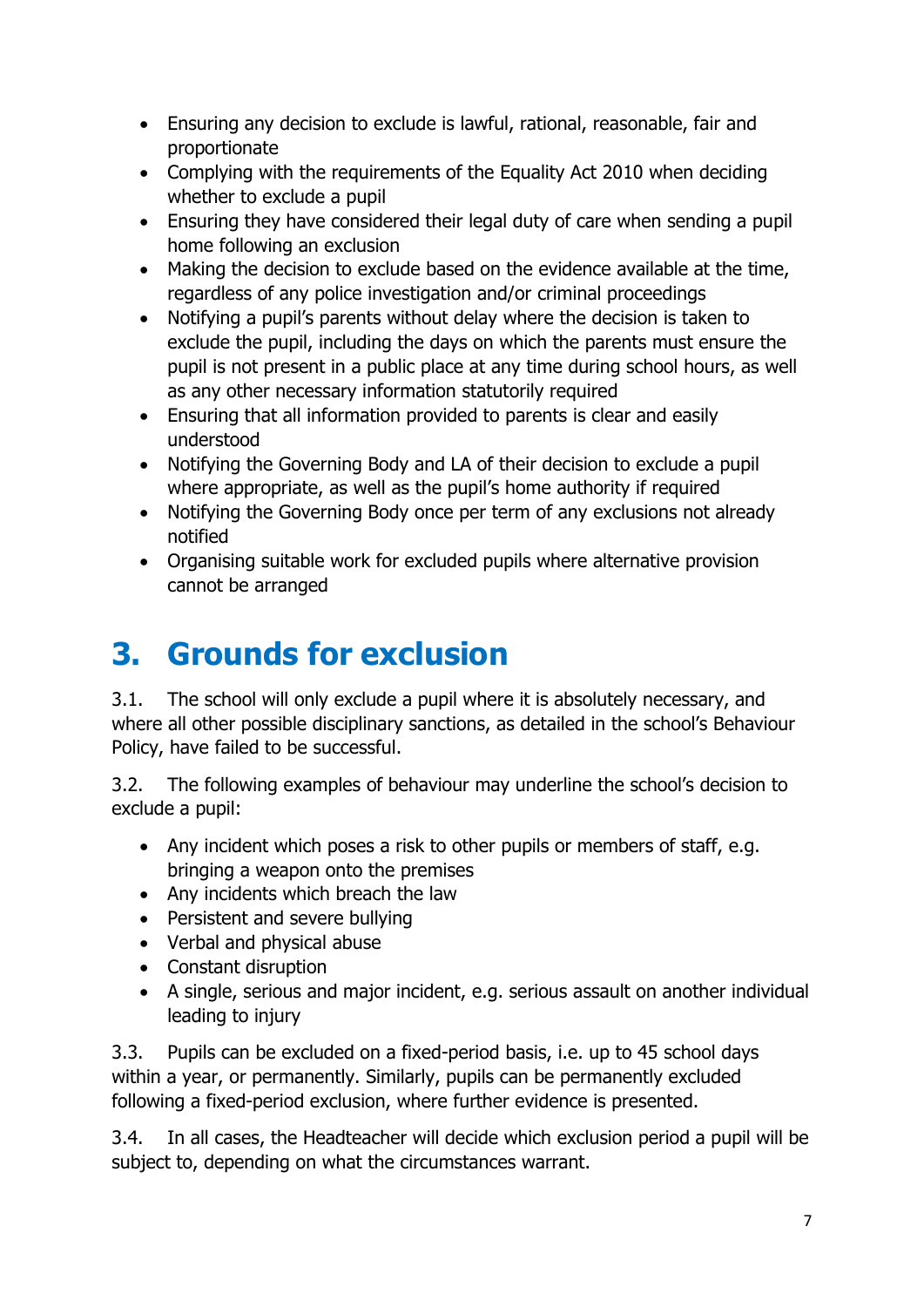3.5. The school has the power to direct a pupil off-site to improve their behaviour

# **4. The Headteacher's power to exclude**

4.1. Only the Headteacher has the power to exclude a pupil from the school, and is able to decide whether this is on a fixed-period or permanent basis. All exclusions will only be issued on disciplinary grounds.

4.2. The Headteacher is able to exclude pupils from the premises where their behaviour is disruptive during lunchtime. All lunchtime exclusions will be counted as half of a school day.

4.3. The Headteacher is able to consider a pupil's disruptive behaviour outside of the school premises as grounds for exclusion, in accordance with the school's Behavioural Policy.

4.4. Any decision made to exclude a pupil will be lawful, proportionate and fair, with respect to legislation relating directly to exclusions and the school's wider legal duties, including the European Court of Human Rights (ECHR).

4.5. All exclusions will be formally recorded on ScholarPack (the school MIS system)

4.6. When sending a pupil home following any exclusion, the Headteacher will ensure that they exercise their duty of care at all times and will always inform the parents.

4.7. The Headteacher will apply the civil standard of proof when responding to the facts relating to an exclusion, i.e. that 'on the balance of probabilities' it is more likely than not that the facts are true.

4.8. The Headteacher may withdraw any exclusion that has not already been reviewed by the Governing Body.

4.9. At all times, the Headteacher will take into account their legal duties under the Equality Act 2010 and the 'Special educational needs and disability code of practice: 0 to 25 years', ensuring that they do not discriminate on any grounds, e.g. race, sex, disability, and will not increase the severity of a pupil's exclusion on these grounds.

4.10. The Headteacher will not issue any 'informal' or 'unofficial' exclusions, such as sending a pupil home to 'cool-off', regardless of whether or not the parents have agreed to this.

4.11. The Headteacher will not use the threat of exclusion as a means of instructing parents to remove their child from the premises.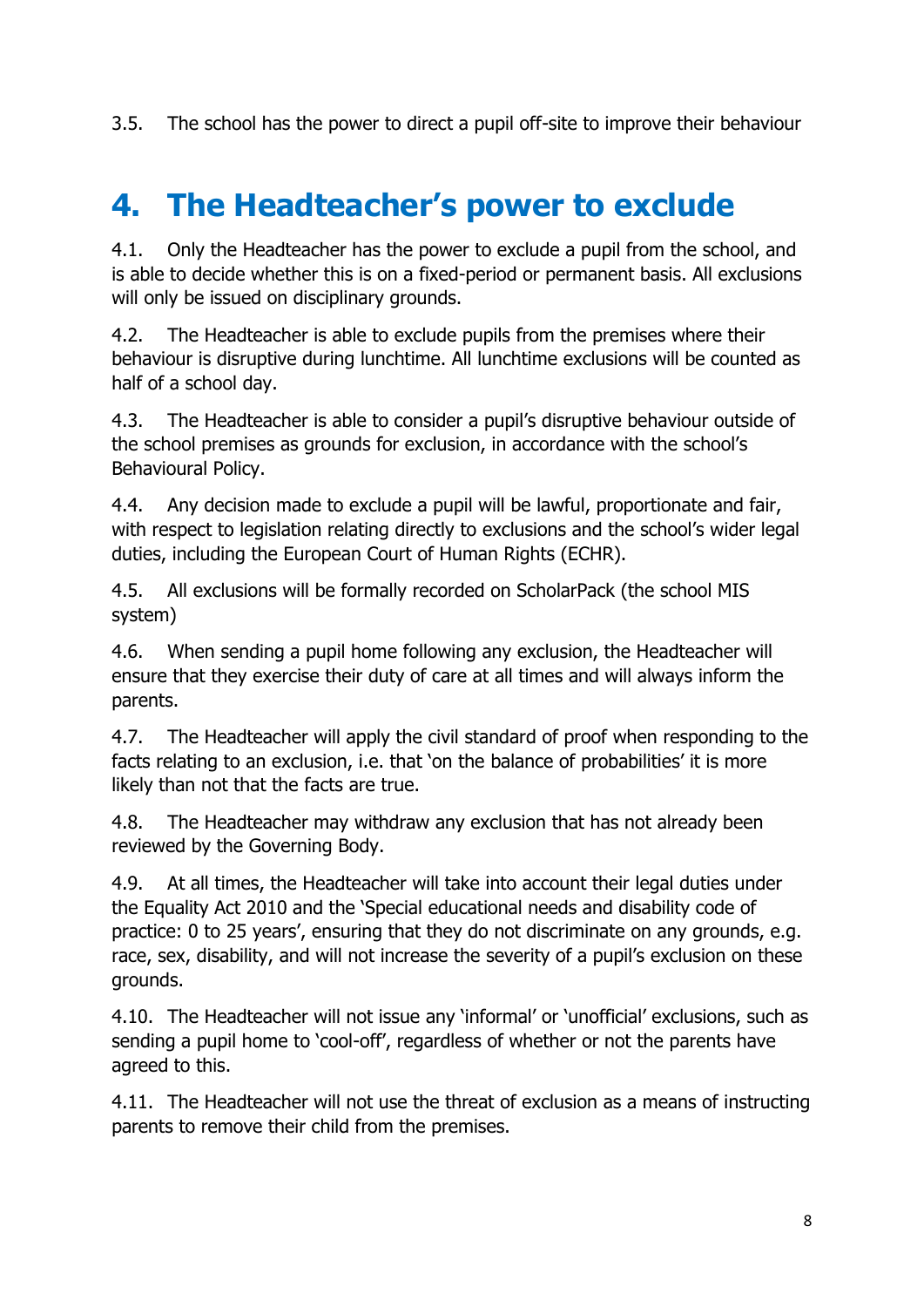# **5. Factors to consider when excluding a pupil**

5.1. When considering the exclusion of a pupil, the Headteacher will:

- Allow the pupil the opportunity to present their case
- Take into account any contributing factors that are identified after a case of poor behaviour has occurred, e.g. if the pupil's wellbeing has been compromised, or they have been subjected to bullying
- Take into consideration whether the pupil has received multiple exclusions or is approaching the legal limit of 45 excluded days per school year, and whether exclusion is serving as an effective sanction
- Consider early intervention to address underlying causes of disruptive behaviour, including liaising with external agencies, to assess pupils who demonstrate consistently poor behaviour

5.2. The Headteacher will consider what extra support may be available for vulnerable pupil groups whose exclusion rates are higher, to reduce their risk of exclusion, including the following:

- LAC
- Pupils eligible for FSM
- Pupils with SEND
- Certain ethnic groups

5.3. The Headteacher will consider avoiding permanently excluding LAC pupils, those with SEMH issues or pupils with an EHC plan.

5.4. Where any member of staff has concerns about vulnerable pupil groups and their behaviour, they will report this to the Headteacher who will instigate a multiagency assessment to determine whether the behavioural issues might be as a result of educational, mental health or other needs and vulnerabilities. The full assessment procedures are outlined in the school's Equalities Policy.

5.5. Where SEND or SEMH issues are identified, an individual behaviour plan will be created using the graduated response outlined in the school's Behaviour Policy. If the pupil continues to endanger the physical or emotional wellbeing of other pupils or staff, despite exhausting the graduated response process, then exclusion may be considered.

5.6. In accordance with the Equality Act 2010, under no circumstances will a pupil with identified SEND or SEMH issues be excluded before the graduated response process has been completed.

5.7. Where a pupil with SEND or SEMH issues is permanently excluded because of a SEND or SEMH-related need that could not be met at the school, detailed records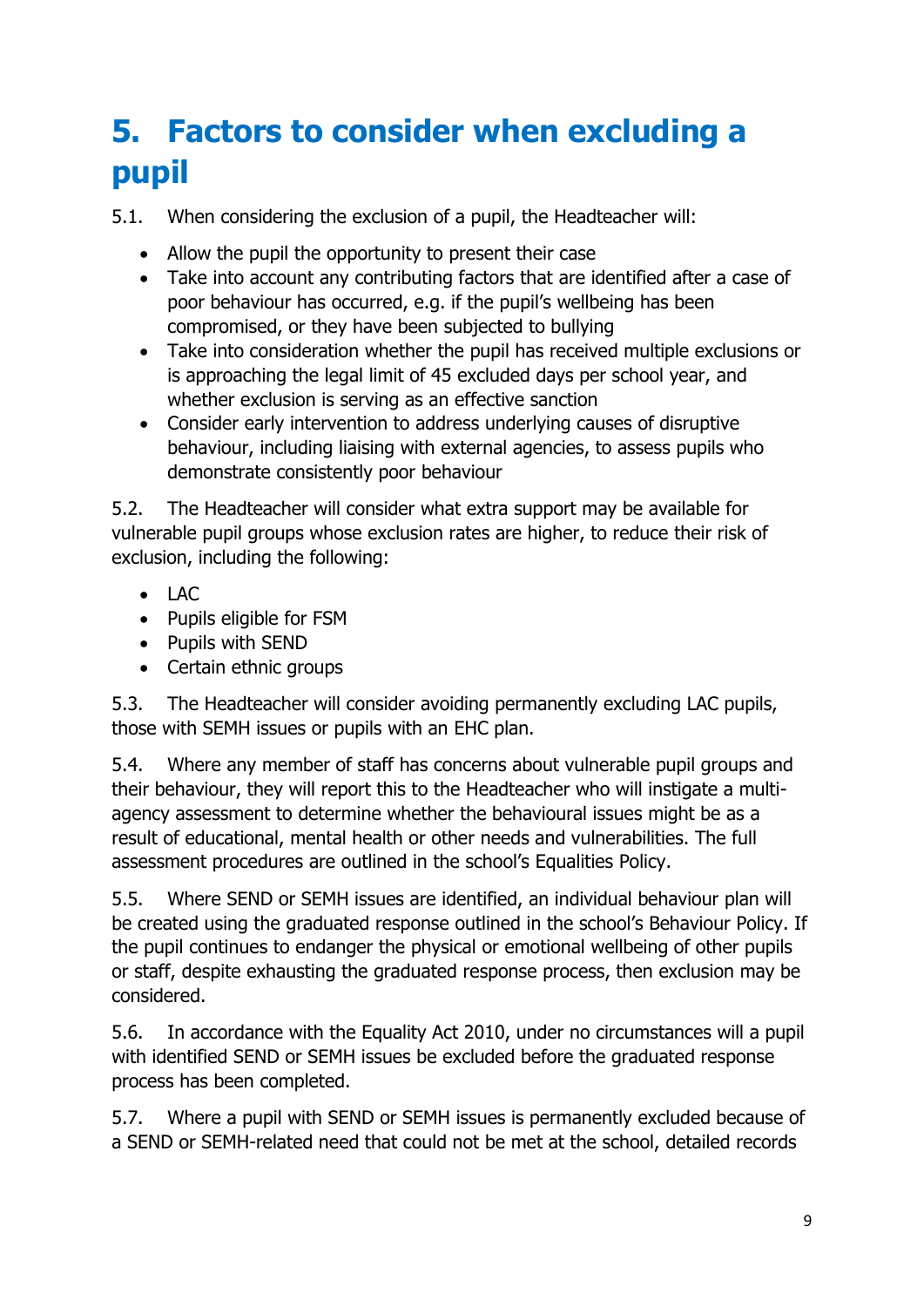will be kept highlighting that these pupils are closely tracked and show that the school has a close relationship with the pupil's next destination.

5.8. The Headteacher will work in conjunction with the parents of any pupil with additional needs, to establish the most effective support mechanisms.

#### **6. Duty to inform parents**

6.1. Following the Headteacher's decision to exclude a pupil, they will immediately inform the parents, in person or by telephone, of the period of the exclusion and the reasons behind this.

6.2. The Headteacher will inform the parents in writing (electronically if written permission has been received from the parents for notices to be sent this way) of the following:

- The reason(s) for the exclusion
- The length of the fixed-period exclusion or, for a permanent exclusion, the fact that it is permanent
- Their right to raise any representations about the exclusion to the Governing Body, including how the pupil will be involved in this and how the representations will be made
- Their right to attend a meeting where there is a legal requirement for the Governing Body to consider the exclusion, and the fact that they are able to bring an accompanying individual
- The arrangements that have been made for the pupil to continue their education prior to the organisation of any alternative provision, or the pupil's return to school
- Relevant sources of free, impartial information

6.3. Where the pupil is of compulsory school age, the Headteacher will inform the parents by the end of the afternoon session that:

• For the first five days of the exclusion (or until the start date of any alternative provision or the end of the exclusion where this is earlier), parents are legally required to ensure that their child is not present in a public place during school hours without justification, and that parents may receive a penalty fine if they fail to do so

6.4. Where the Headteacher has arranged alternative provision, they will also inform the parents of the following:

- The start and end date for any provision of full-time education
- The address at which the provision will take place
- Any information necessary for the pupil to identify the person they should report to on the starting date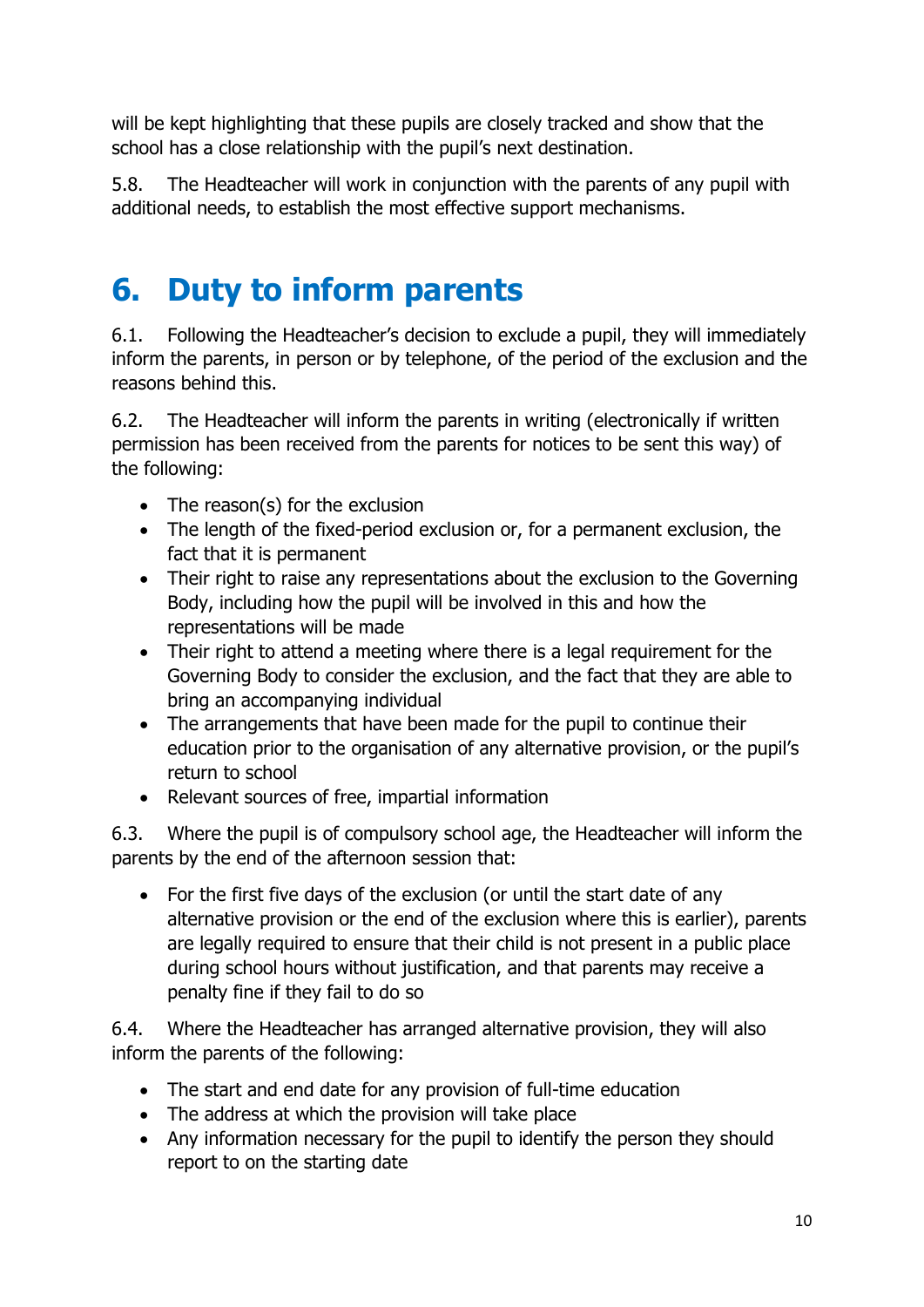6.5. Where the Headteacher is unable to provide information on alternative provision by the end of the afternoon session, they will provide the information in a subsequent written notice without further delay, and within 48 hours of the pupil beginning the provision.

6.6. If the alternative provision is due to begin before the sixth day of the exclusion, the Headteacher is able to give less than 48 hours of notice, with parental consent.

6.7. If the Headteacher has decided to exclude the pupil for a further fixed period following their original exclusion, or to permanently exclude them, they will notify the parents without delay and issue a new exclusion notice to parents.

# **7. Duty to inform the Governing Body and LA**

7.1. The Headteacher will inform the Governing Body and LA, without delay, of the following:

- Any permanent exclusions (including where a fixed-period exclusion is followed by a decision to permanently exclude the pupil)
- Any exclusions which would result in the pupil being excluded for more than five school days in a term (or more than 10 lunchtimes)
- Any exclusions which would result in the pupil being absent from an examination or national curriculum test

7.2. For any exclusions, other than those above, the Headteacher will notify the Governing Body and LA once per term.

7.3. All notifications to the Governing Body and LA will include the reasons for exclusion and the duration of any fixed-period exclusion.

7.4. If the pupil who is excluded lives outside the LA in which the school is located, the Headteacher will notify the pupil's 'home authority'.

# **8. Arranging education for excluded pupils**

8.1. For any fixed-period exclusions of more than five school days, the Governing Body will arrange suitable full-time education for the pupil, which will begin no later than the sixth day of exclusion.

8.2. Where a pupil receives consecutive fixed-period exclusions, these will be regarded as cumulative, and full-time education will still have to be provided from the sixth day of exclusion.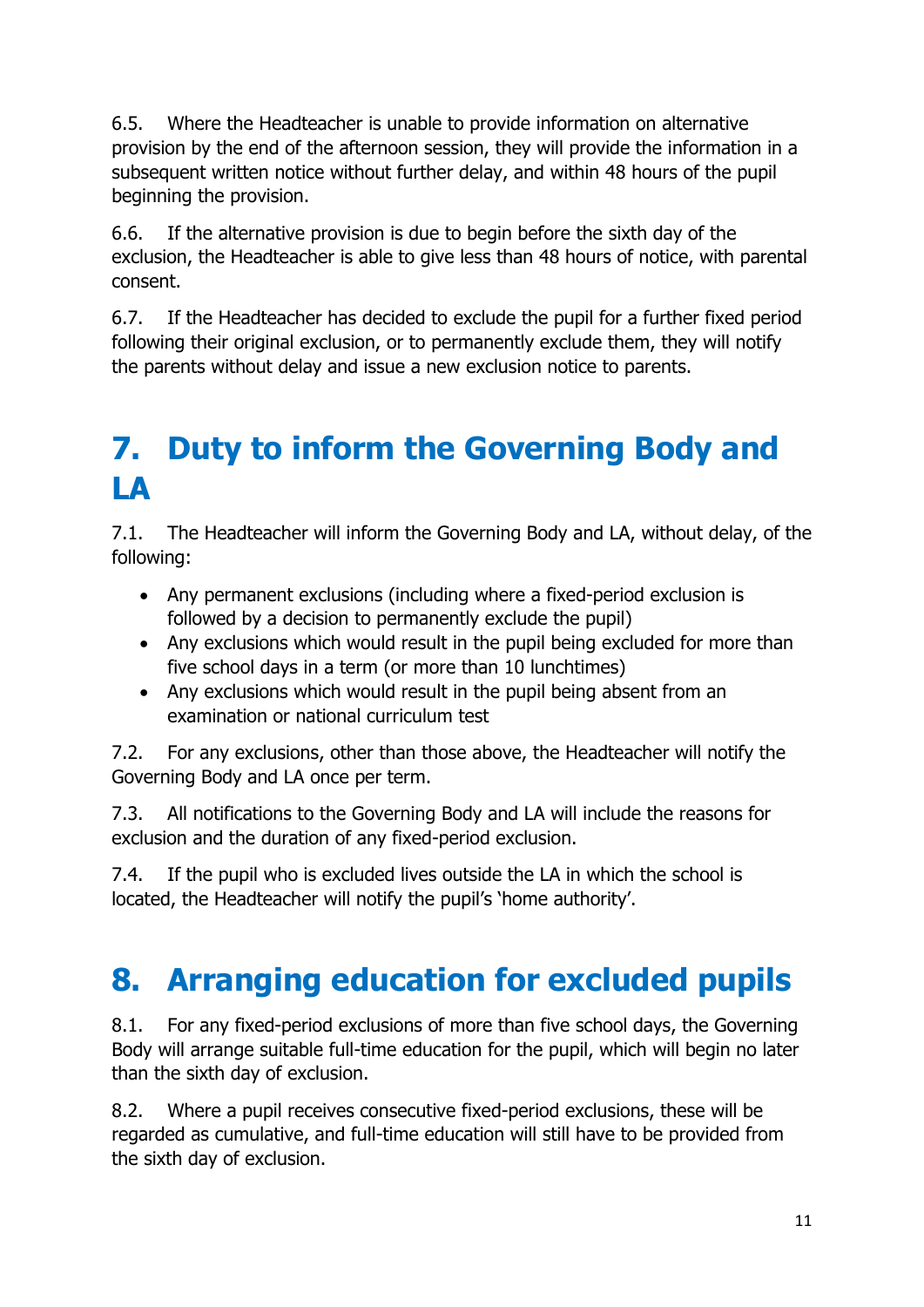8.3. For permanent exclusions, full-time education will also be provided for the pupil from the sixth day of exclusion.

8.4. The Governing Body will not arrange full-time education for any pupil who is currently in their final year of compulsory education, and who does not have any further public examinations to sit.

8.5. The Governing Body is aware that it is beneficial to excluded pupils to begin their alternative education arrangements before the sixth day of exclusion. The Governing Body will always attempt to arrange alternative provision before the sixth day of exclusion.

8.6. Where it is not possible to arrange alternative provision during the first five days of exclusion, the school will ensure that they take reasonable steps to set and mark work for the excluded pupil.

8.7. If a pupil with SEND has been excluded, the Governing Body will ensure that:

- Any alternative provision is arranged in consultation with the pupil's parents, who are able to request preferences.
- When identifying alternative provision, any EHC plan is reviewed/the pupil's needs are reassessed, also in consultation with the pupil's parents.

# **9. Considering exclusions**

9.1. The Governing Body will consider any representations made by parents in regard to exclusions.

9.2. Parents and, where requested, a friend or representative, the Headteacher and a member of the LA will be invited to attend any consideration of exclusions and will be able to make representations.

9.3. Any meeting to consider reinstatement of a pupil will be arranged at a date and time convenient for all parties, and in compliance with any statutory time limits.

9.4. The Governing Body will consider the reinstatement of an excluded pupil, where:

- The exclusion is permanent
- The exclusion is fixed-period, and would bring the pupil's total number of excluded school days to more than 15 in any given term
- The exclusion would result in the pupil missing a public examination

9.5. In the case of a fixed-period exclusion where the pupil's total number of excluded days is more than five but less than 15 school days within a term, if requested by the parents, the Governing Body will consider exclusions within 50 school days of receiving notification.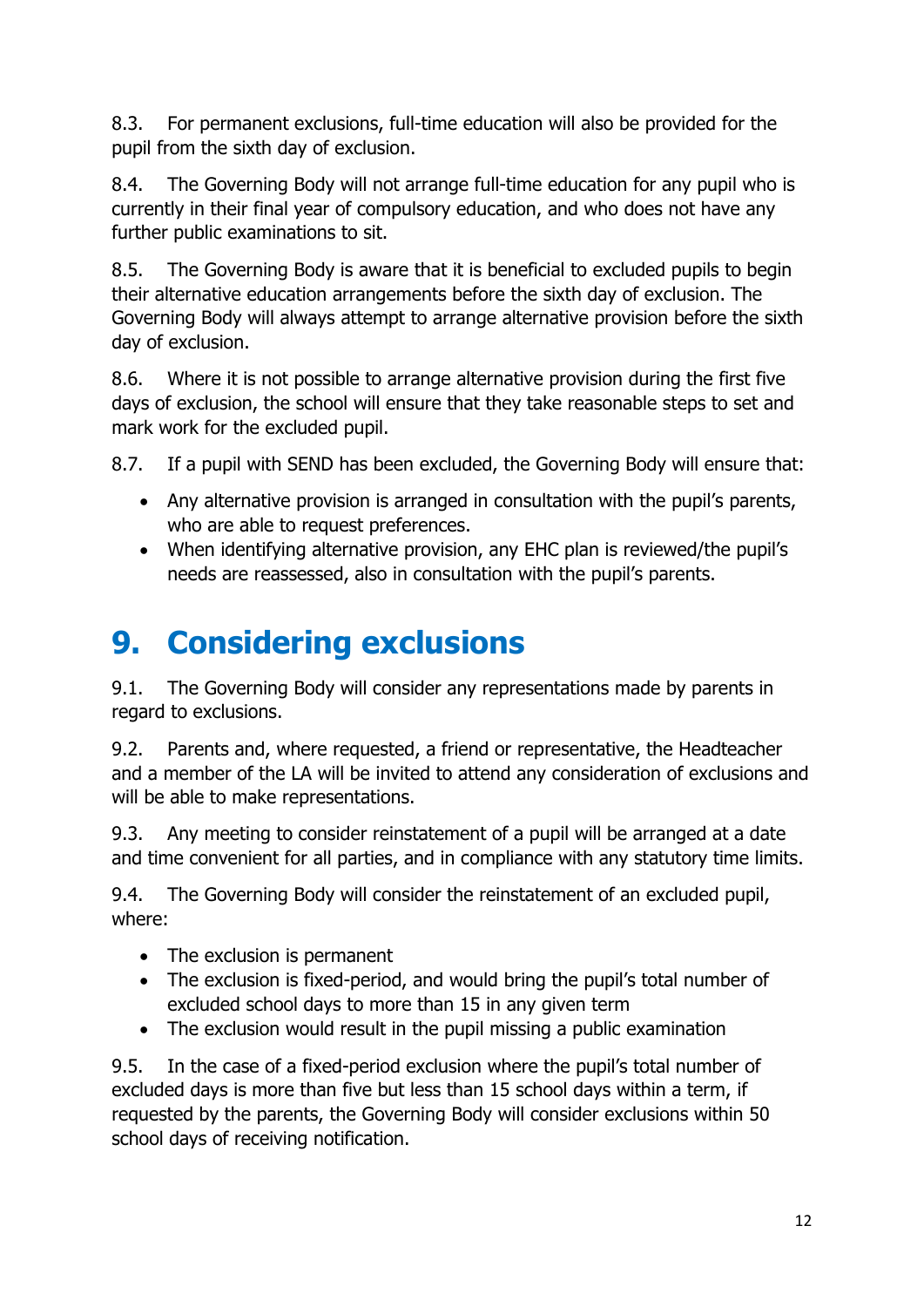9.6. In the case of a fixed period exclusion, where the pupil's total number of excluded school days does not amount to more than five, in the absence of any such representations, the Governing Body is not required to meet and cannot direct the reinstatement of the pupil.

9.7. Where exclusion would result in a pupil missing a public examination, the Governing Body will consider the exclusion before the test to decide whether the pupil should be reinstated in time to take the examination.

9.8. If it is not practicable for a sufficient number of governors to consider the decision before the examination, the Chair of Governors will consider the exclusion alone and decide whether or not to reinstate the pupil.

9.9. In light of the above, the Governing Body will also consider whether it would be appropriate to allow the excluded pupil to enter the premises to take the examination.

9.10. When considering the reinstatement of an excluded pupil, the Governing Body will:

- Only discuss the exclusion with the parties present at the meeting
- Ask for any written evidence prior to the meeting
- Circulate any written evidence and information to all parties, at least five school days in advance of the meeting
- Allow pupils and parents to be accompanied by a person of their choice at the meeting
- Consider what reasonable adjustments need to be made to support the attendance and contribution of parties at the meeting
- Identify the steps needed to enable and encourage the excluded pupil to attend the meeting and speak on their behalf, or how they may contribute personal views by other means if attendance is not possible
- Consider the interests and circumstances of the excluded pupil, including the grounds for exclusion

#### **10. Reaching a decision**

10.1. After considering exclusions, the Governing Body will either:

- Decline to reinstate the pupil
- Direct the reinstatement of the pupil immediately, or on a specified date

10.2. If reinstatement would make no practical difference, e.g. if the pupil has already returned to school following a fixed-period exclusion or the parents make clear they do not want their child reinstated, the Governing Body will still consider whether the pupil should be officially reinstated, and whether the Headteacher's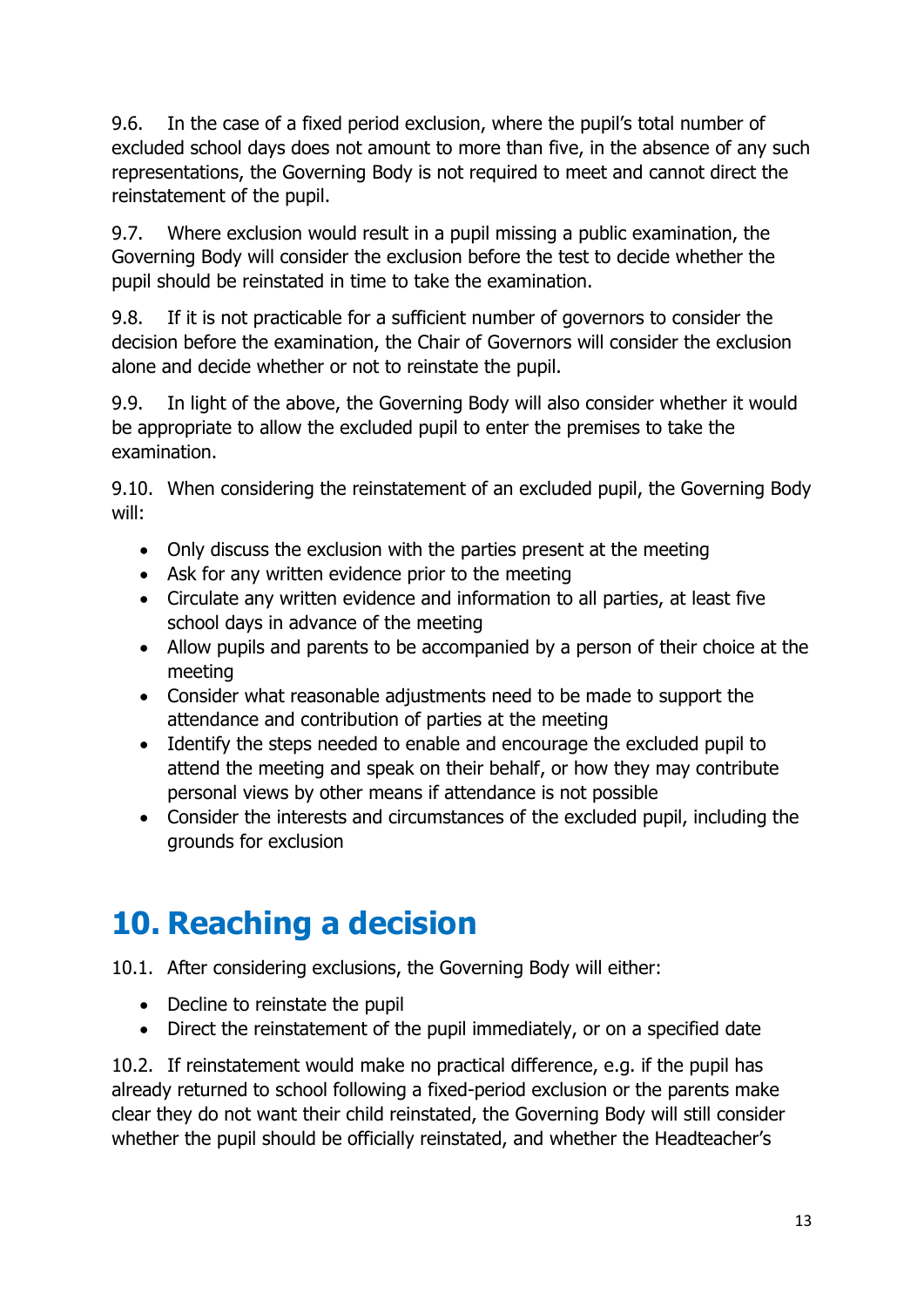decision to exclude the pupil was fair, lawful and proportionate, based on the evidence presented.

10.3. The Governing Body will apply the civil standard of proof when responding to the facts relating to an exclusion, it is more likely than not that the facts are true.

10.4. To reach a decision, the Governing Body will:

- Identify the steps they intend to take to ensure that all parties involved will have the opportunity to participate and present their views
- Ensure that minutes are taken of the meeting as a record of the evidence that was considered
- Ask all parties to withdraw from the meeting before concluding their decision
- Consider whether the exclusion of the pupil was lawful, proportionate and fair, taking into account the Headteacher's legal duties and any evidence that was presented to the Governing Body in relation to the decision to exclude
- Record the outcome of the decision on the pupil's educational records, along with copies, which will be kept for at least six months
- Make a note of their findings, where they have considered an exclusion but cannot reinstate the pupil

# **11. Notification of considered exclusions**

11.1. The Governing Body will notify the parents of the excluded pupil, the Headteacher and the LA of their decision following the consideration of an exclusion, in writing and without delay.

11.2. In the case of a permanent exclusion, where the Governing Body decides not to reinstate the pupil, they will notify the parents:

- That it is permanent, and their right for it to be reviewed by an independent review panel
- Of the date by which an application for review must be made
- Of the name and address of whom the review application should be submitted to
- That any application should set out the grounds on which it is being made and that, where appropriate, this should include reference to how a pupil's SEND are considered relevant to the exclusion
- That, regardless of whether a pupil has been identified as having SEND, the parents have a right to require the Governing Body to ensure a SEND expert attends the review
- Of the role of the SEND expert that will attend the review, and that the parents will not be charged for this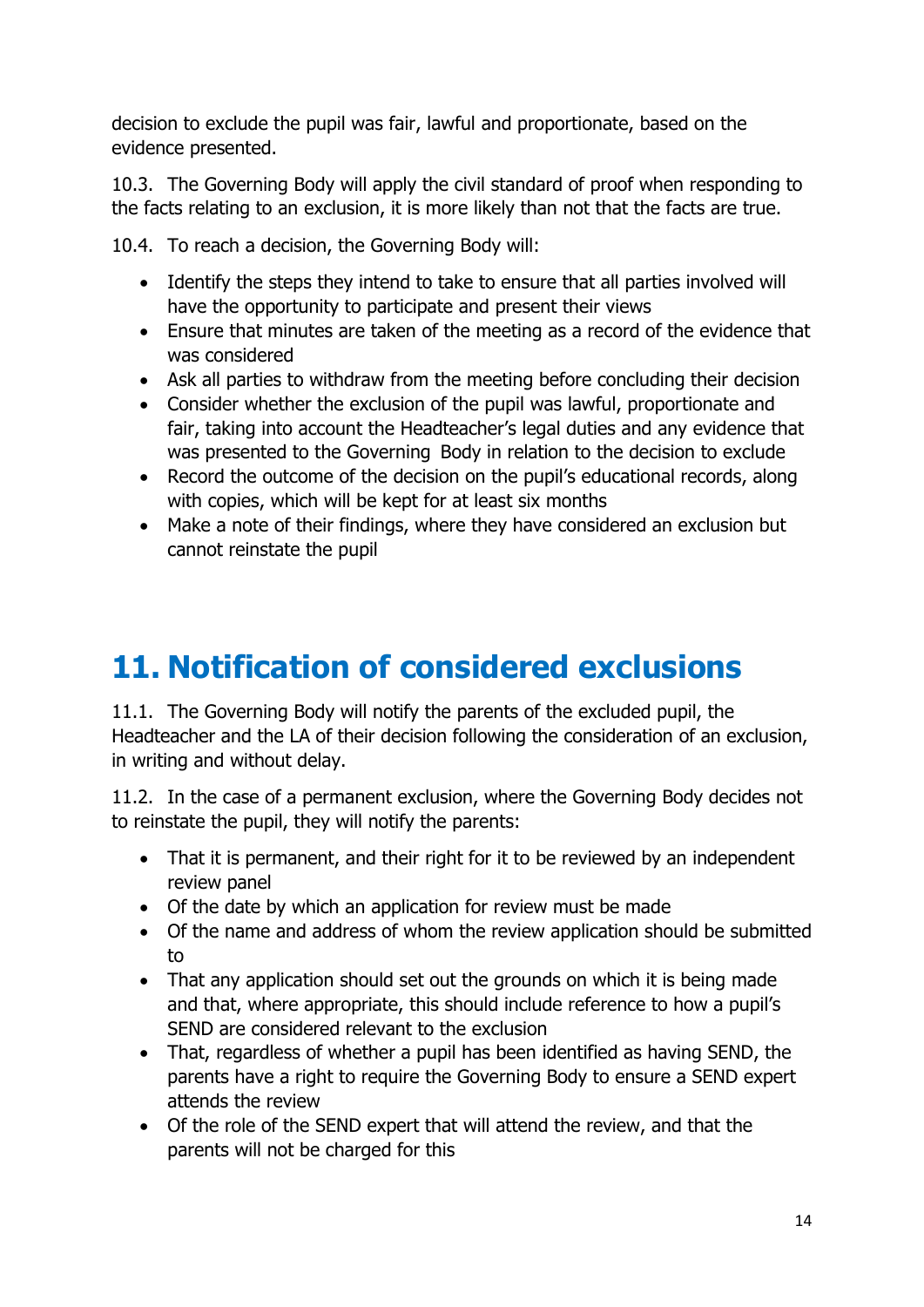- That they are required to make it clear if they wish for a SEND expert to attend the review
- That they may appoint someone at their own expense to make representations to the panel

11.3. The Governing Body will also notify parents that, if they believe an exclusion has been issued as a result of discrimination, then they are required to make a claim under the Equality Act 2010 to the First-tier Tribunal (SEND), and that this should be within six months of when the discrimination allegedly took place.

11.4. After any conclusion, the Governing Body will notify the parents, and all other parties involved, of the decision that was made and the reasoning for this, in sufficient detail.

## **12. Removing permanently excluded pupils from the school register**

12.1. The Headteacher will remove pupils from the school register if:

- 15 school days have passed since the parents were notified of the Governing Body's decision not to reinstate the pupil and no application for an independent panel review has been received
- The parents have stated in writing that they will not be applying for an independent panel review following a permanent exclusion

12.2. If an application for an independent panel review has been made within 15 school days, the Headteacher will wait until the review has been determined, or abandoned, and until the Governing Body has completed any reconsideration that the panel recommended or directed it to carry out, before removing the pupil from the school register.

12.3. If a pupil's name is to be removed from the register, the Headteacher will make a return to the LA, which will include:

- All the particulars which were entered in the register
- The address of any parent with whom the pupil normally resides
- The grounds upon which the pupil's name is to be removed from the register

12.4. Any return to the LA will be made as soon as the grounds for removal are met and no later than the date in which the pupil's name was removed.

12.5. If a pupil's name has been removed from the register and a discrimination claim is made, the pupil may be reinstated following a decision made by the First-tier Tribunal (SEND) or County Court.

12.6. Whilst a pupil's name remains on the admissions register, the appropriate code will be used to mark the pupil's attendance: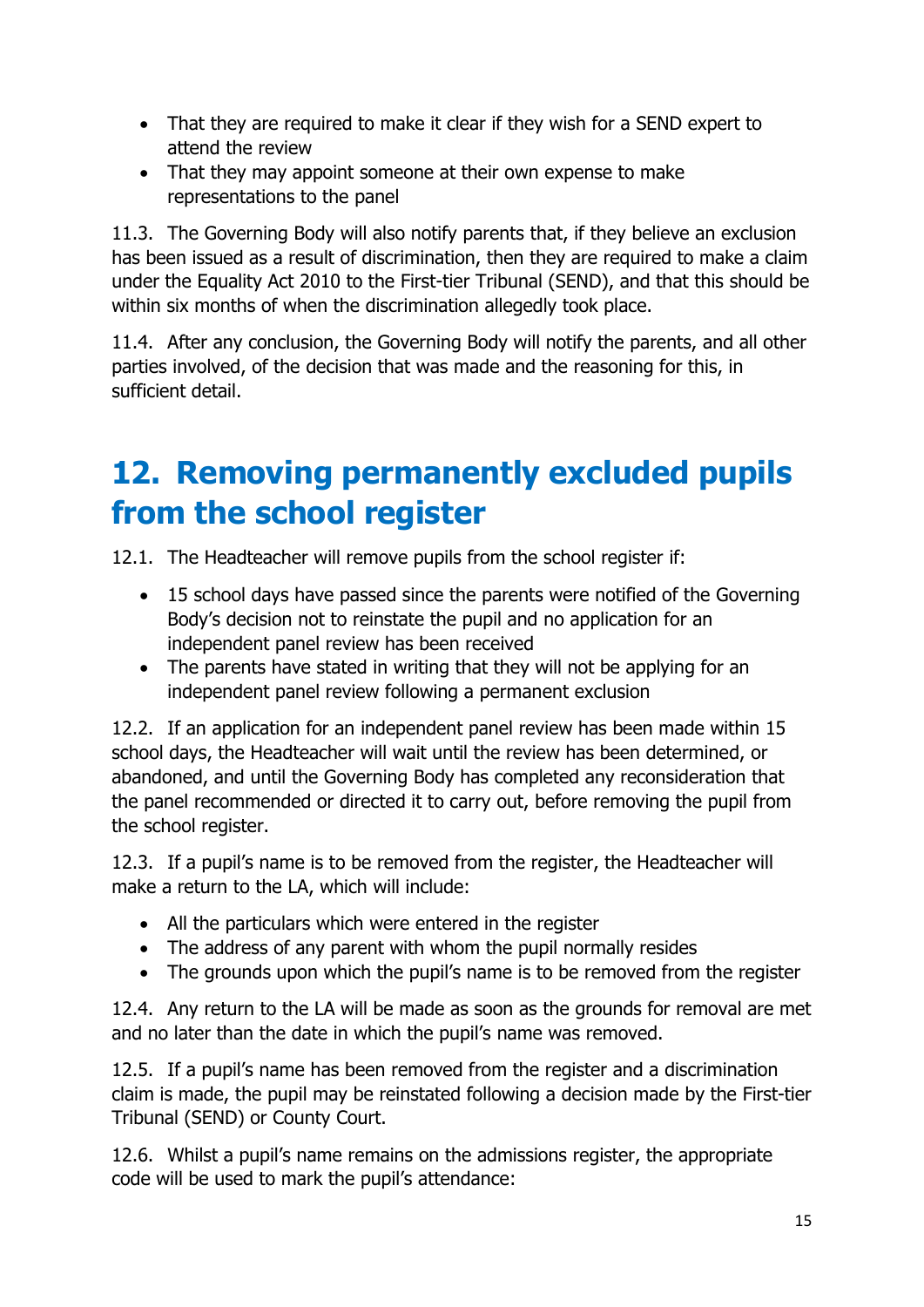- Code B: Education off-site
- Code D: Dual registration
- Code E: Absent and not attending alternative provision

## **13. Independent review panel**

13.1. The LA will review the Governing Body's decision not to reinstate a permanently excluded pupil, if the parents submit their application for this within the required time frame.

13.2. The LA will constitute an independent review panel of three or five members that represent the following categories:

- A lay member to chair the panel. This individual will not have worked in any school in a paid capacity
- A current or former school governor who has served for at least 12 consecutive months in the last five years
- A Headteacher or individual who has been a Headteacher within the last five years
- 13.3. Parents are required to submit their applications within:
	- 15 school days of the Governing Body's notification of their decision
	- 15 school days of the final determination of a discriminatory claim made under the Equality Act 2010
- 13.4. Any application made outside of this timeframe will not be reviewed.

13.5. Parents are able to request an independent panel review even if they did not make a case to, or attend, the Governing Body's initial consideration of the exclusion.

13.6. The LA will adhere to all statutory guidelines when conducting an independent panel review, as outlined in the DfE's statutory guidance document 'Exclusion from maintained schools, academies and pupil referral units in England' 2017.

#### **14. Appointing a SEND expert**

14.1. If requested by parents in their application for an independent review panel, the LA will appoint a SEND expert to attend the panel and cover the associated costs of this appointment.

14.2. The LA will make arrangements to indemnify the SEND expert against any legal costs and expenses reasonably incurred as a result of any decisions or actions connected to the review and which are taken in good faith.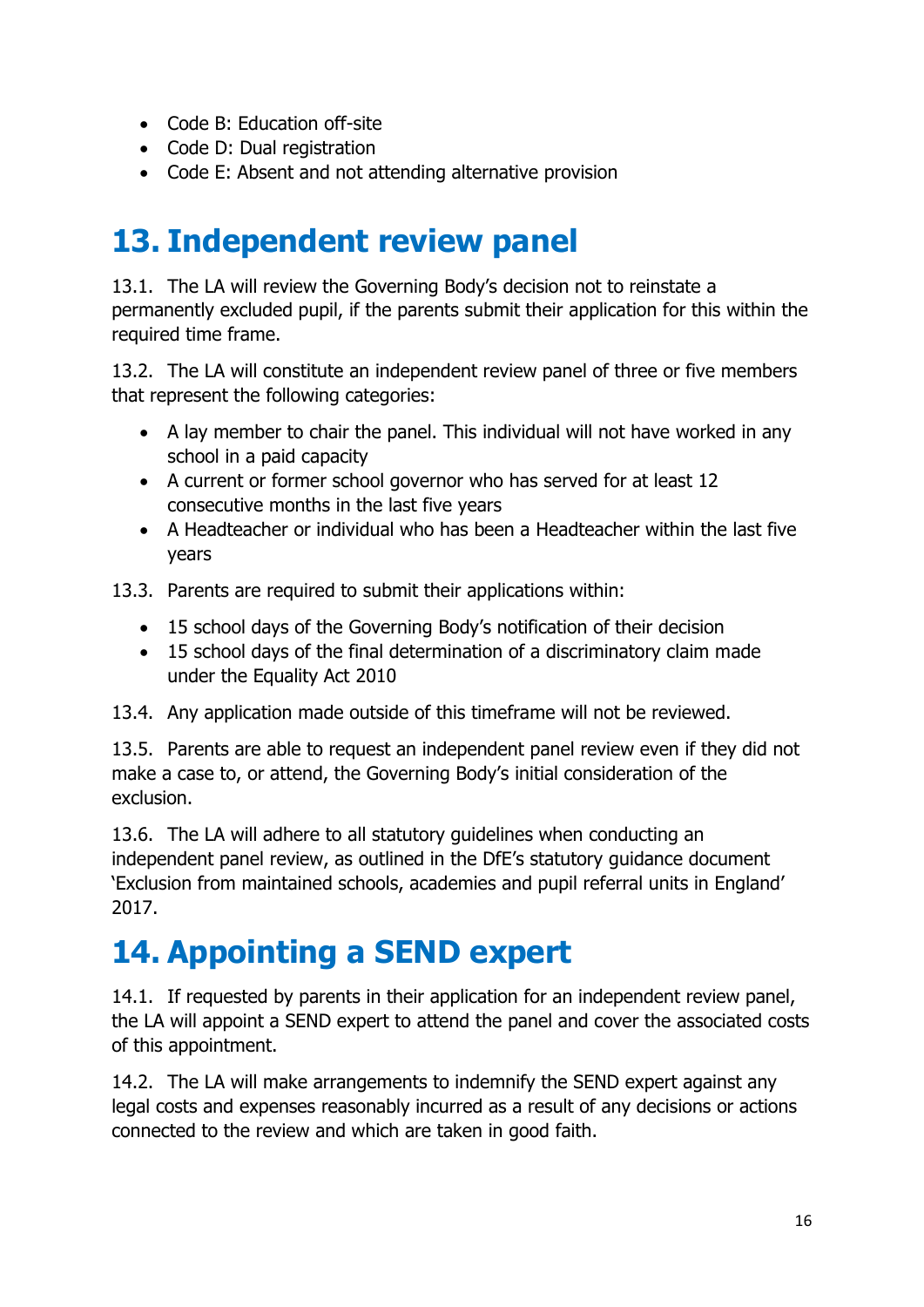14.3. Parents have a right to request the attendance of a SEND expert at a review, regardless of whether the school recognises that their child has SEND.

14.4. The SEND expert's role is set out in section 15 of this policy.

14.5. Individuals will not serve as a SEND expert if they have, or at any time have had, any connection with the LA, school, parents or pupil, or the incident leading to the exclusion, which might reasonably be taken to raise doubts about their ability to act impartially; however, an individual is not taken to have such a connection solely because they are an employee of the LA.

14.6. The SEND expert will be a professional with first-hand experience of the assessment and support of SEND, as well as an understanding of the legal requirements on schools in relation to SEND. Examples of suitable individuals might include educational psychologists; specialist SEND teachers; SENCOs; and behaviour support teachers.

14.7. Recently retired individuals are not precluded from fulfilling this role; however, the LA will, during interview, assess the knowledge of such individuals in order to ensure that they have a good understanding of current practice and the legal requirements on schools in relation to SEND.

14.8. Whilst individuals are not automatically taken to be partial simply because they are an employee of, or contracted by, the LA, they will not have had any previous involvement in the assessment or support of SEND for the excluded pupil, or siblings of the excluded pupil. The LA will request that prospective SEND experts declare any conflict of interest at the earliest opportunity.

14.9. The final decision on the appointment of a SEND expert is for the LA to make, but it will take reasonable steps to ensure that parents have confidence in the impartiality and capability of the SEND expert. Where possible, this will include offering parents a choice of SEND expert. In order to meet its duties within the statutory time frame, the LA will consider maintaining a list of individuals capable of performing the role of SEND expert in advance of a request.

14.10. The LA will determine the amount of any payment in relation to the appointment of the SEND expert, such as financial loss, travel and subsistence allowances.

# **15. The role of a SEND expert**

15.1. The SEND expert's role is analogous to an expert witness, providing (orally and/or written) impartial advice to the panel on how SEND might be relevant to the exclusion. The SEND expert will base their advice on the evidence provided to the panel. The SEND expert's role does not include making an assessment of the pupil's SEND.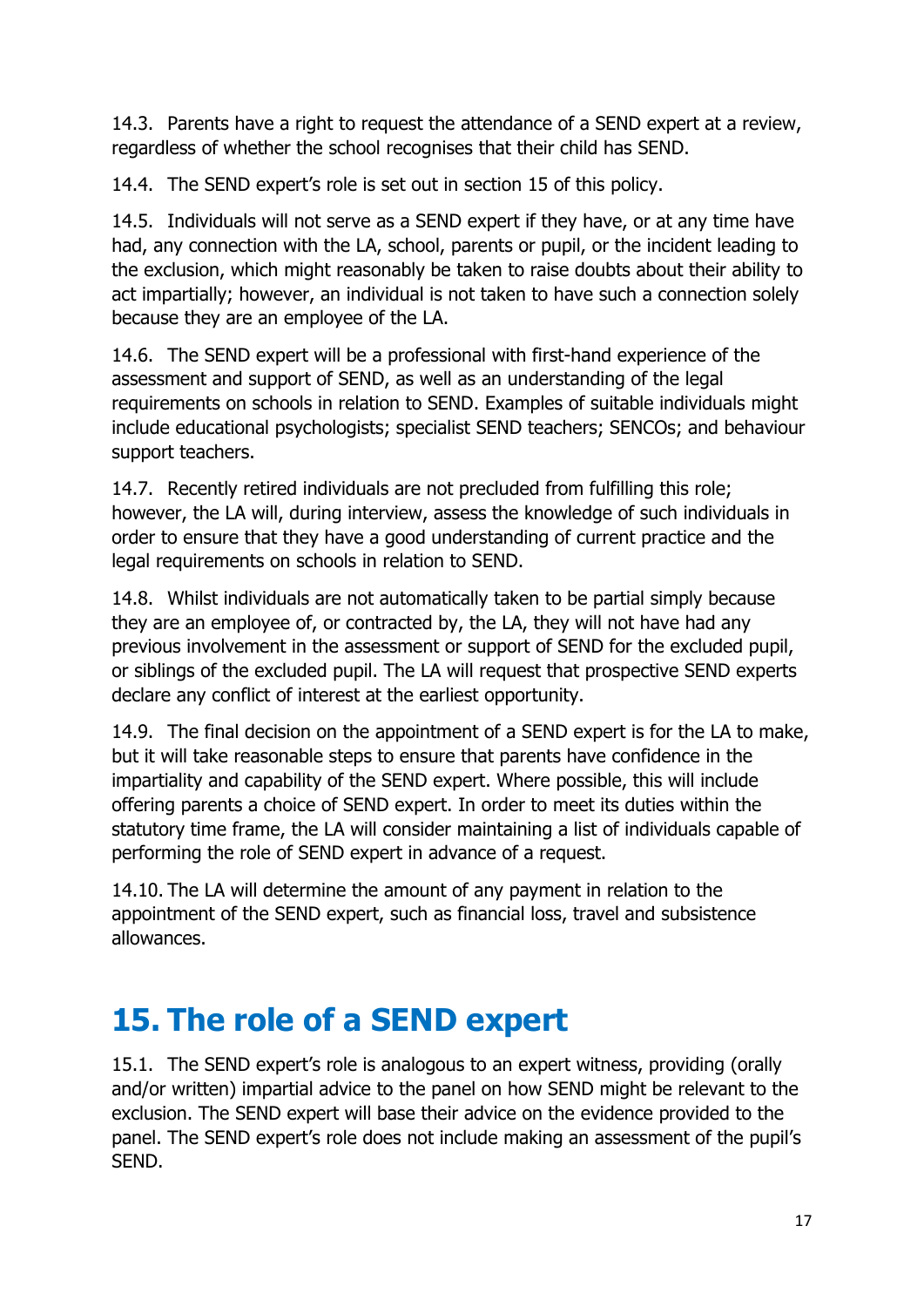15.2. The focus of the SEND expert's advice will be on whether the school's policies which relate to SEND, or the application of these policies in relation to the excluded pupil, were legal, reasonable and procedurally fair. If the SEND expert believes that this was not the case, they will, where possible, advise the panel on the possible contribution this could have made to the circumstances of the pupil's exclusion.

15.3. Where the school does not recognise that a pupil has SEND, the SEND expert will advise the panel on whether they believe the school acted in a legal, reasonable and procedurally fair way with respect to the identification of any SEND that the pupil may potentially have, and any contribution that this could have made to the circumstances of the pupil's exclusion.

15.4. The SEND expert will not criticise a school's policies or actions simply because they believe a different approach should have been followed or because another school might have taken a different approach.

# **16. Appointing a clerk**

16.1. The LA will decide whether to appoint a clerk to the independent review panel, or to make alternative arrangements to administer the panel.

16.2. *[Where a clerk is appointed]* The LA will ensure that the clerk did not serve as clerk to the Governing Body when the decision was made not to reinstate the pupil.

#### **17. The role of a clerk**

17.1. The clerk's role is to provide advice to the panel and parties to the review on procedure, law and statutory guidance on exclusions.

17.2. The clerk will:

- Identify, in advance of the meeting, whether the excluded pupil wishes to attend the panel hearing, taking reasonable steps to enable the pupil to feedback their views, irrespective of their attendance
- Identify, in advance of the meeting, whether any alleged victims of the incident(s) leading up to the exclusion wish to attend the panel hearing, taking reasonable steps to enable them to feedback their views, irrespective of their attendance
- Ensure that the panel is able to hear from any witnesses to the incident(s) leading to the exclusion, taking into account the fact that some of these people may be pupils at the school (Pupils under 18-years-old will not be allowed to appear in person without parental consent)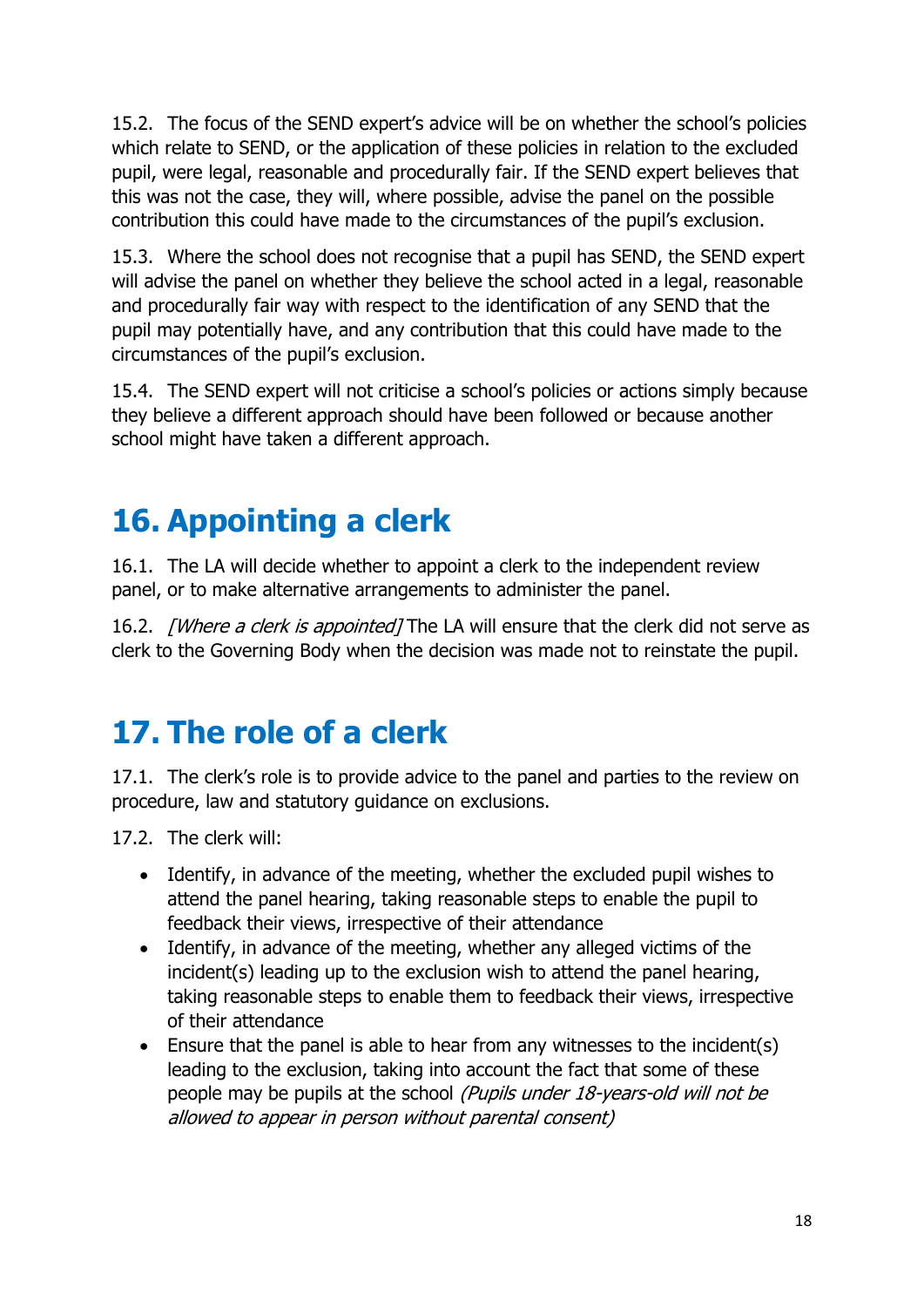- Inform the parents, Headteacher, Governing Body and the LA, that they are entitled to: make oral and written representations to the panel; attend the hearing; and be represented
- Ensure that all parties are:

- Provided with copies of relevant papers at least five school days before the review, notifying the panel if any requested documents have not been provided in case the panel wishes to adjourn until a later date.

- Informed about who is attending the meeting, and what their roles are

 Attend the review and ensure that minutes are produced in accordance with instructions from the independent review panel.

17.3. Where a clerk is not appointed, the LA will undertake the functions outlined in paragraphs 16.1 and 16.2 of this policy.

# **18. The duties of independent review panel members in the conduct of a review panel**

18.1. The role of the panel is to review the Governing Body's decision not to reinstate a permanently excluded pupil. In reviewing the decision, the panel will consider the interests and circumstances of the excluded pupil, including the circumstances in which the pupil was excluded, and have regard to the interests of other pupils and people working at the school.

18.2. The panel will apply the civil standard of proof, rather than the criminal standard of 'beyond reasonable doubt'.

18.3. Following the review, the panel will do one of the following:

- Uphold the decision
- Recommend that the Governing Body reconsiders reinstatement
- Ouash the decision and direct that the Governing Body reconsiders reinstatement

18.4. The panel's decision does not have to be unanimous and can be decided by a majority vote. It is binding on the pupil, parents, the Governing Body, Headteacher and the LA.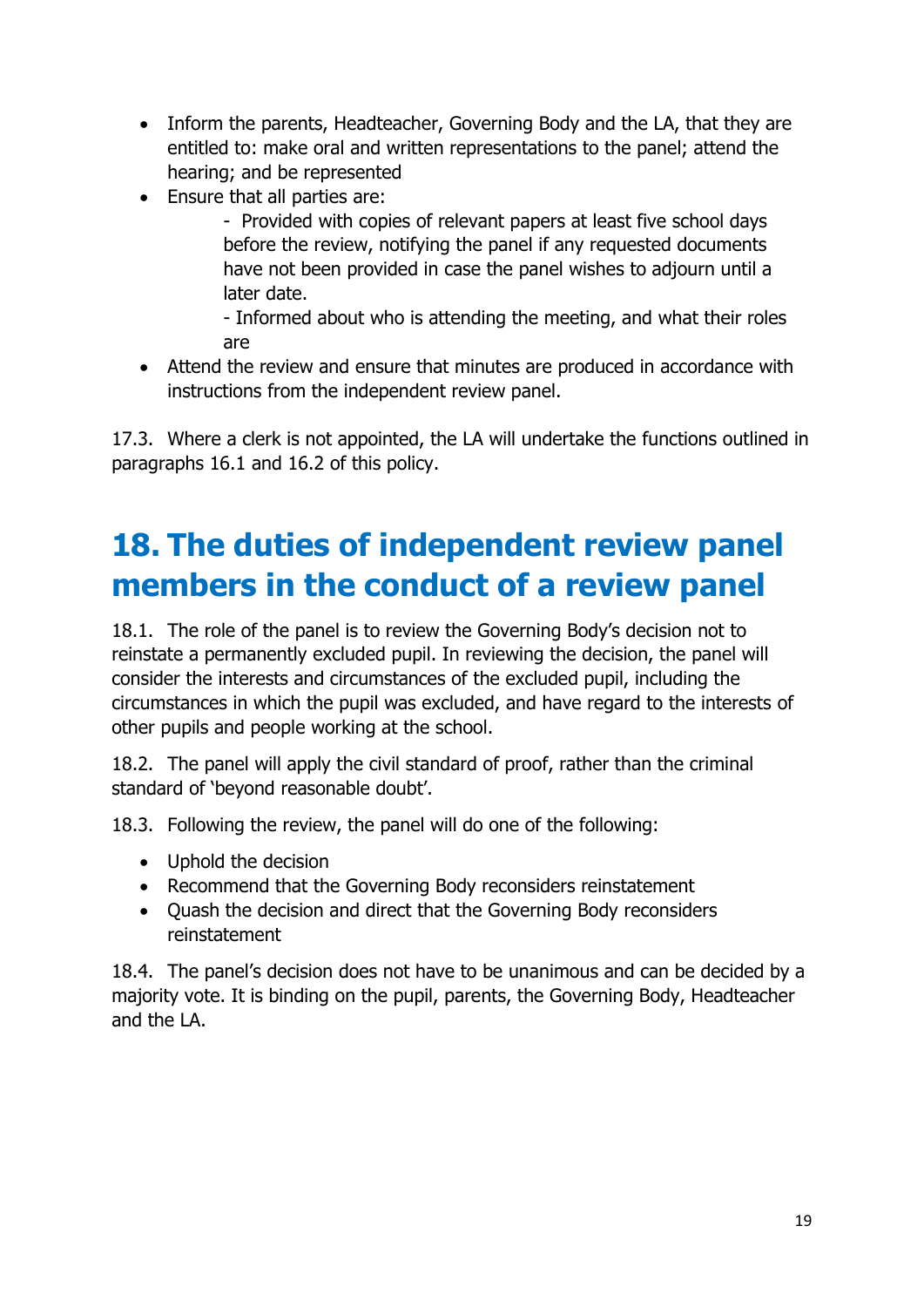# **19. Reconsidering reinstatement following a review**

19.1. Where the independent review panel instructs the Governing Body to reconsider their decision not to reinstate a pupil, they will do so within 10 school days of being given notice of the review panel's decision.

19.2. The school is aware that if the Governing Body does not offer to reinstate the pupil, then a £4,000 adjustment will be made to the school's budget.

19.3. If, following reconsideration, the Governing Body offers to reinstate the pupil but the parents decline, no adjustment will be made to the school's budget.

19.4. Following reconsideration, the Governing Body will notify the parents, the Headteacher and the LA of their reconsidered decision and the reasons for this.

# **20. Criminal investigations**

20.1. The Headteacher will not postpone taking a decision to exclude a pupil due to a police investigation being underway, or any criminal proceedings that are in place.

20.2. The Headteacher will give particular consideration when deciding to exclude a pupil where evidence is limited by a police investigation, to ensure that any decision made is fair and reasonable.

20.3. If the Governing Body is required to consider the Headteacher's decision in these circumstances, they will not postpone the meeting and will make a decision based on the evidence available.

# **21. Training requirements**

21.1. The LA will ensure that all independent review panel members and clerks have received training within the two years prior to the date of the review.

21.2. Training will cover:

- The requirements of the legislation, regulations and statutory quidance governing exclusions
- The need for the panel to observe procedural fairness and the rules of natural justice
- The role of the chair of a review panel
- The role of the clerk to a review panel
- The duties of Headteachers, Governing Body and the panel under the Equality Act 2010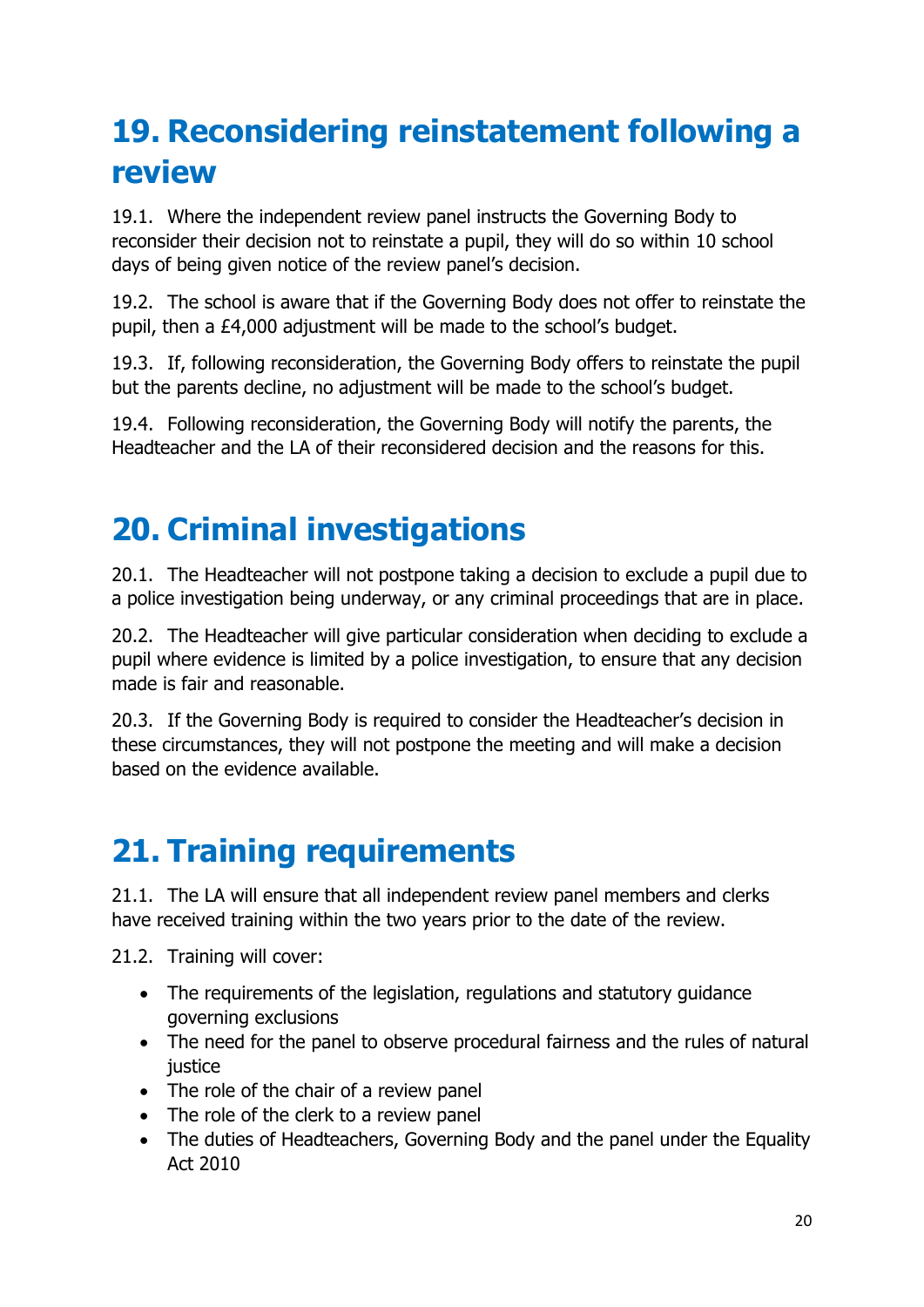• The effect of section 6 of the Human Rights Act 1998 and the need to act in a manner compatible with human rights protected by that Act

21.3. Clerks will also have an up-to-date understanding on developments in case law which are relevant to exclusion.